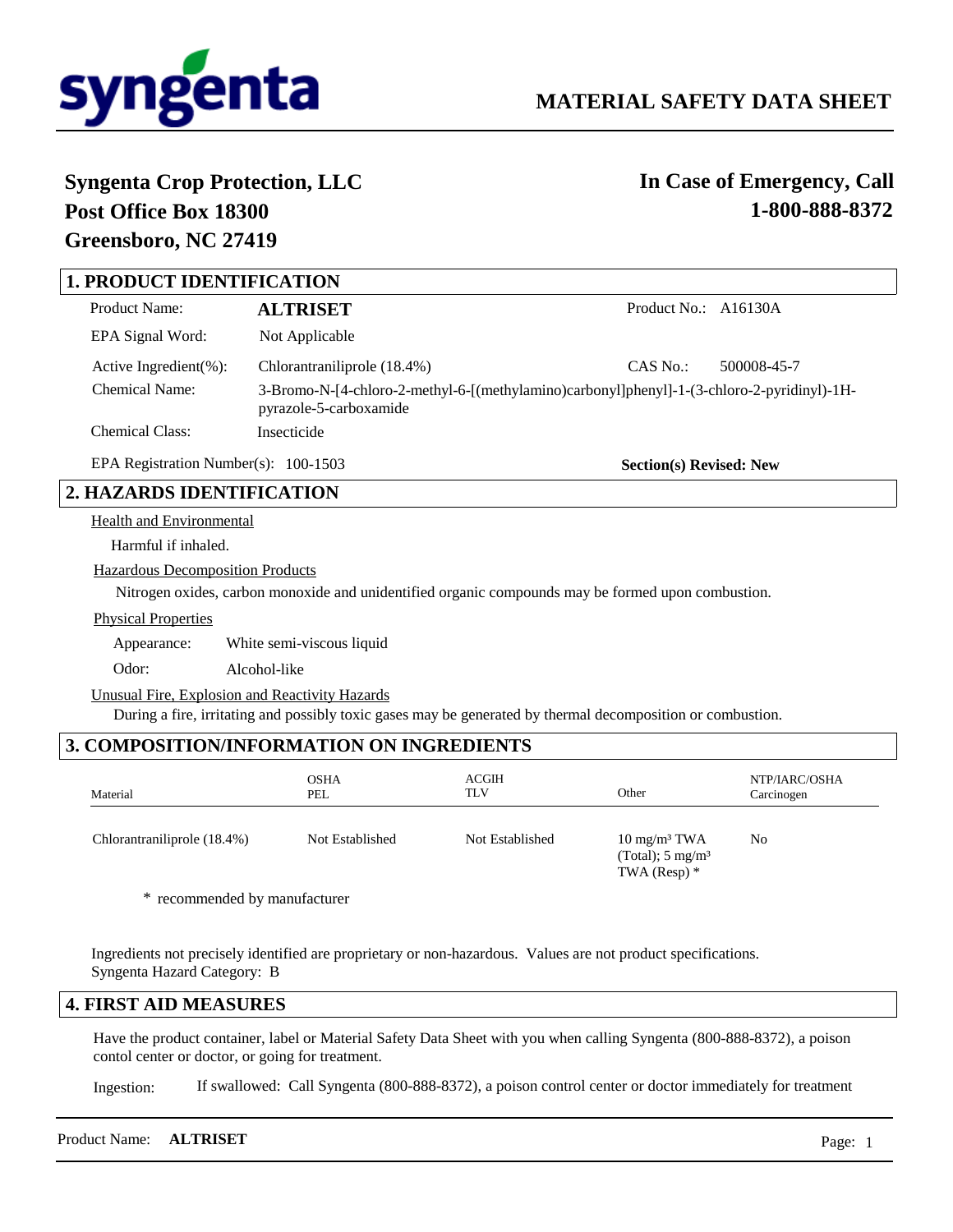|               | advice. Have the person sip a glass of water if able to swallow. Do not induce vomiting unless told to do so<br>after calling 800-888-8372 or by a poison control center or doctor. Do not give anything by mouth to an<br>unconscious person.                           |
|---------------|--------------------------------------------------------------------------------------------------------------------------------------------------------------------------------------------------------------------------------------------------------------------------|
| Eye Contact:  | If in eyes: Hold eye open and rinse slowly and gently with water for 15-20 minutes. Remove contact lenses, if<br>present, after 5 minutes, then continue rinsing eye. Call Syngenta (800-888-8372), a poison control center or<br>doctor for treatment advice.           |
| Skin Contact: | If on skin or clothing: Take off contaminated clothing. Rinse skin immediately with plenty of water for 15-20<br>minutes. Call Syngenta (800-888-8372), a poison control center or doctor for treatment advice.                                                          |
| Inhalation:   | If inhaled: Move person to fresh air. If person is not breathing, call 911 or an ambulance, then give artificial<br>respiration, preferably mouth-to-mouth if possible. Call Syngenta (800-888-8372), a poison control center or<br>doctor for further treatment advice. |
|               |                                                                                                                                                                                                                                                                          |

**Notes to Physician** 

There is no specific antidote if this product is ingested.

Treat symptomatically.

Medical Condition Likely to be Aggravated by Exposure

Not Available

# **5. FIRE FIGHTING MEASURES**

### Fire and Explosion

| Flash Point (Test Method):       | Not Available            |                       |
|----------------------------------|--------------------------|-----------------------|
| Flammable Limits (% in Air):     | Lower: Not Applicable    | Upper: Not Applicable |
| <b>Autoignition Temperature:</b> | Not Available            |                       |
| Flammability:                    | Product is not flammable |                       |
|                                  |                          |                       |

#### Unusual Fire, Explosion and Reactivity Hazards

During a fire, irritating and possibly toxic gases may be generated by thermal decomposition or combustion.

In Case of Fire

Use dry chemical, foam or CO2 extinguishing media. Wear full protective clothing and self-contained breathing apparatus. Evacuate nonessential personnel from the area to prevent human exposure to fire, smoke, fumes or products of combustion. Prevent use of contaminated buildings, area, and equipment until decontaminated. Water runoff can cause environmental damage. If water is used to fight fire, dike and collect runoff.

# **6. ACCIDENTAL RELEASE MEASURES**

### In Case of Spill or Leak

Control the spill at its source. Contain the spill to prevent from spreading or contaminating soil or from entering sewage and drainage systems or any body of water. Clean up spills immediately, observing precautions outlined in Section 8. Cover entire spill with absorbing material and place into compatible disposal container. Scrub area with hard water detergent (e.g. commercial products such as Tide, Joy, Spic and Span). Pick up wash liquid with additional absorbent and place into compatible disposal container. Once all material is cleaned up and placed in a disposal container, seal container and arrange for disposition.

# **7. HANDLING AND STORAGE**

Store the material in a well-ventilated, secure area out of reach of children and domestic animals. Do not store food, beverages or tobacco products in the storage area. Prevent eating, drinking, tobacco use, and cosmetic application in areas where there is a potential for exposure to the material. Wash thoroughly with soap and water after handling.

# **8. EXPOSURE CONTROLS/PERSONAL PROTECTION**

**THE FOLLOWING RECOMMENDATIONS FOR EXPOSURE CONTROLS/PERSONAL PROTECTION ARE INTENDED FOR THE MANUFACTURE, FORMULATION AND PACKAGING OF THIS PRODUCT.** 

### **FOR COMMERCIAL APPLICATIONS AND/OR ON-FARM APPLICATIONS CONSULT THE PRODUCT LABEL.**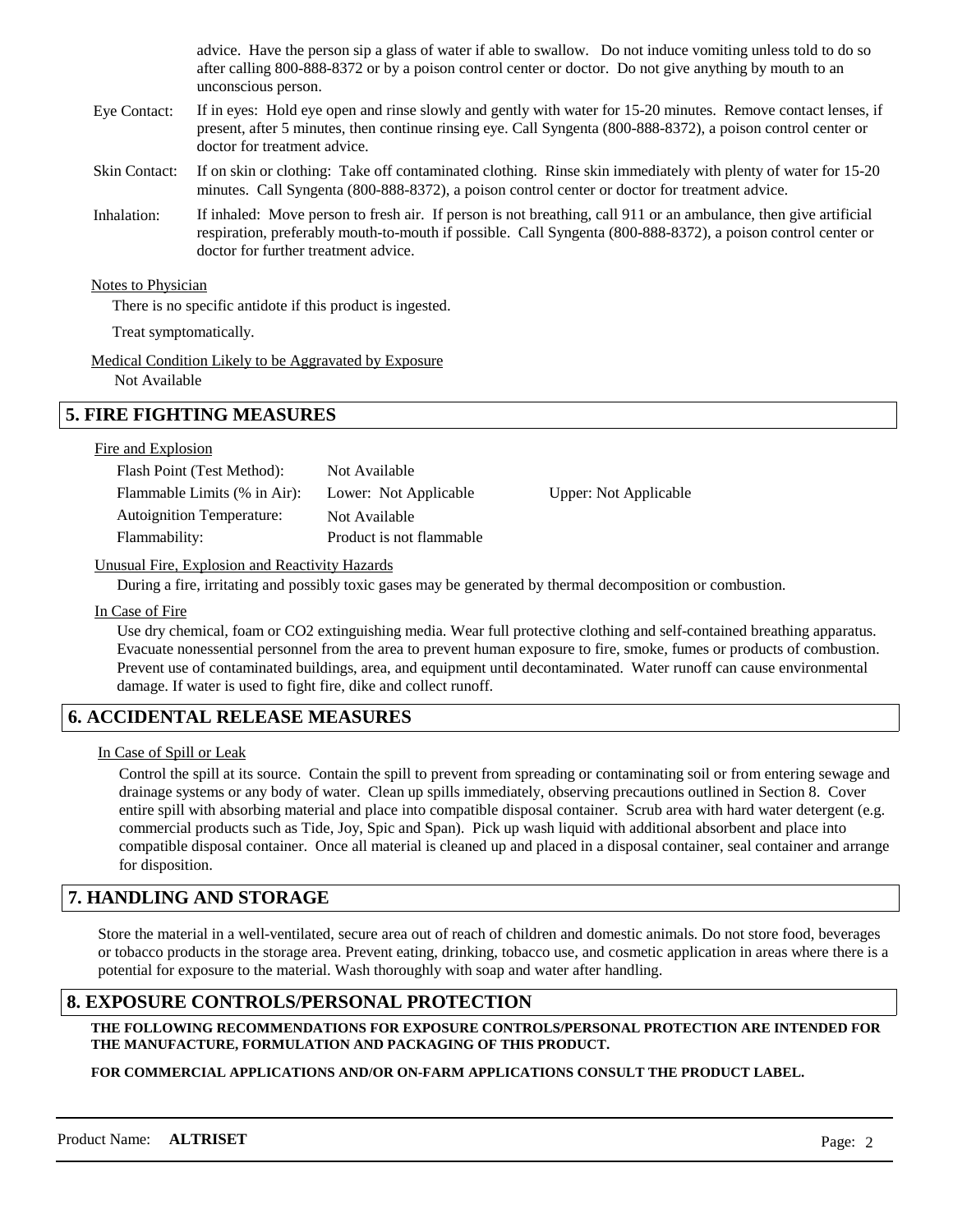| Ingestion:           | Prevent eating, drinking, tobacco usage and cosmetic application in areas where there is a potential for<br>exposure to the material. Wash thoroughly with soap and water after handling.                                                                   |
|----------------------|-------------------------------------------------------------------------------------------------------------------------------------------------------------------------------------------------------------------------------------------------------------|
| Eye Contact:         | Where eye contact is likely, use splash-proof chemical goggles.                                                                                                                                                                                             |
| <b>Skin Contact:</b> | Where contact is likely, wear chemical-resistant gloves (such as barrier laminate, butyl rubber, nitrile rubber,<br>neoprene rubber, natural rubber, polyethylene, polyvinyl chloride [PVC] or Viton), coveralls, socks and<br>chemical-resistant footwear. |
| Inhalation:          | A respirator is not normally required when handling this substance. Use effective engineering controls to<br>comply with occupational exposure limits.                                                                                                      |
|                      | In case of emergency spills, use a NIOSH certified respirator with any N, R, P or HE filter.                                                                                                                                                                |

# **9. PHYSICAL AND CHEMICAL PROPERTIES**

| Appearance:                         | White semi-viscous liquid                       |  |  |
|-------------------------------------|-------------------------------------------------|--|--|
| Odor:                               | Alcohol-like                                    |  |  |
| <b>Melting Point:</b>               | Not Available                                   |  |  |
| <b>Boiling Point:</b>               | Not Available                                   |  |  |
| Specific Gravity/Density: 1.094     |                                                 |  |  |
| pH:                                 | 7.8 $@10 g/l$                                   |  |  |
| Solubility in H2O                   |                                                 |  |  |
| Chlorantraniliprole:                | 1.023 mg/l @ $68^{\circ}F(20^{\circ}C)$         |  |  |
| <b>Vapor Pressure</b>               |                                                 |  |  |
| Chlorantraniliprole:                | Not Available                                   |  |  |
| <b>10. STABILITY AND REACTIVITY</b> |                                                 |  |  |
| Stability:                          | Stable under normal use and storage conditions. |  |  |
| Hazardous Polymerization:           | Will not occur.                                 |  |  |
| Conditions to Avoid:                | Not Available                                   |  |  |
|                                     |                                                 |  |  |

Nitrogen oxides, carbon monoxide and unidentified organic compounds may be formed upon combustion. Hazardous Decomposition Products: Materials to Avoid: Not Available

# **11. TOXICOLOGICAL INFORMATION**

|                            | <b>Acute Toxicity/Irritation Studies (Finished Product)</b> |                            |
|----------------------------|-------------------------------------------------------------|----------------------------|
| Ingestion:                 |                                                             |                            |
|                            | Oral (LD50 Rat) :                                           | $> 5000$ mg/kg body weight |
| Dermal:                    |                                                             |                            |
|                            | Dermal (LD50 Rat):                                          | $> 5000$ mg/kg body weight |
| Inhalation:                |                                                             |                            |
|                            | Inhalation (LC50 Rat):                                      | $> 2$ mg/l air - 4 hours   |
| Eye Contact:               | Non-Irritating (Rabbit)                                     |                            |
| Skin Contact:              | Non-Irritating (Rabbit)                                     |                            |
| <b>Skin Sensitization:</b> | Not a Sensitizer (Mouse)                                    |                            |

### Reproductive/Developmental Effects

Chlorantraniliprole: Animal testing indicates this material did not have neurological, developmental or reproductive effects.

Tests have shown that this material did not cause genetic damage in bacterial or mammalian cell cultures or in animals.

Chronic/Subchronic Toxicity Studies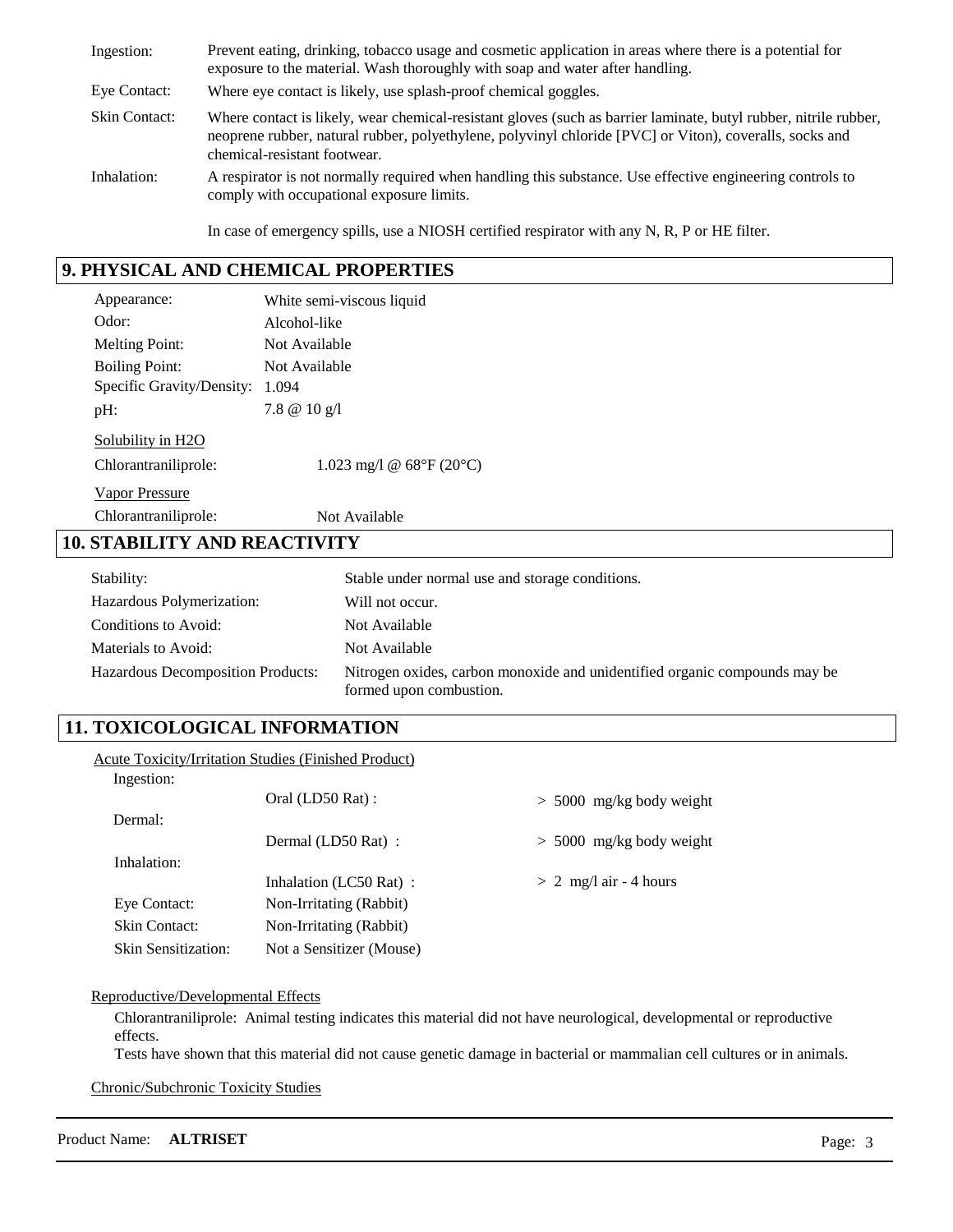Chlorantraniliprole: There were no adverse effects in subchronic feeding studies in rats and dogs. There was a decreased body weight gain at high doses in a 28-day feeding study in mice.

#### Carcinogenicity

Chlorantraniliprole: No animal data are available to define the carcinogenic hazards of this material.

Other Toxicity Information None

Toxicity of Other Components

Not Applicable

Target Organs Active Ingredients Inert Ingredients Chlorantraniliprole: Not Applicable Not Applicable

# **12. ECOLOGICAL INFORMATION**

### Ecotoxicity Effects

Chlorantraniliprole: Fish (Rainbow Trout) 96-hour LC50 12.6 mg/l Invertebrate (Water Flea) Daphnia Magna 48-hour EC50 0.0204 mg/l Green Algae 72-hour ErC50 > 13 mg/l

#### Environmental Fate

Chlorantraniliprole:

The following information is for the active ingredient, chlorantraniliprole. According to the results of tests of biodegradability this product is not readily biodegradable.

### **13. DISPOSAL CONSIDERATIONS**

#### **Disposal**

Do not reuse product containers. Dispose of product containers, waste containers, and residues according to local, state, and federal health and environmental regulations.

Characteristic Waste: Not Applicable

Listed Waste: Not Applicable

### **14. TRANSPORT INFORMATION**

### DOT Classification

Ground Transport - NAFTA Not regulated.

**Comments** 

Water Transport - International Proper Shipping Name: Environmentally Hazardous Substance, Liquid, N.O.S. (Chlorantraniliprole), Marine Pollutant Hazard Class: Class 9 Identification Number: UN 3082